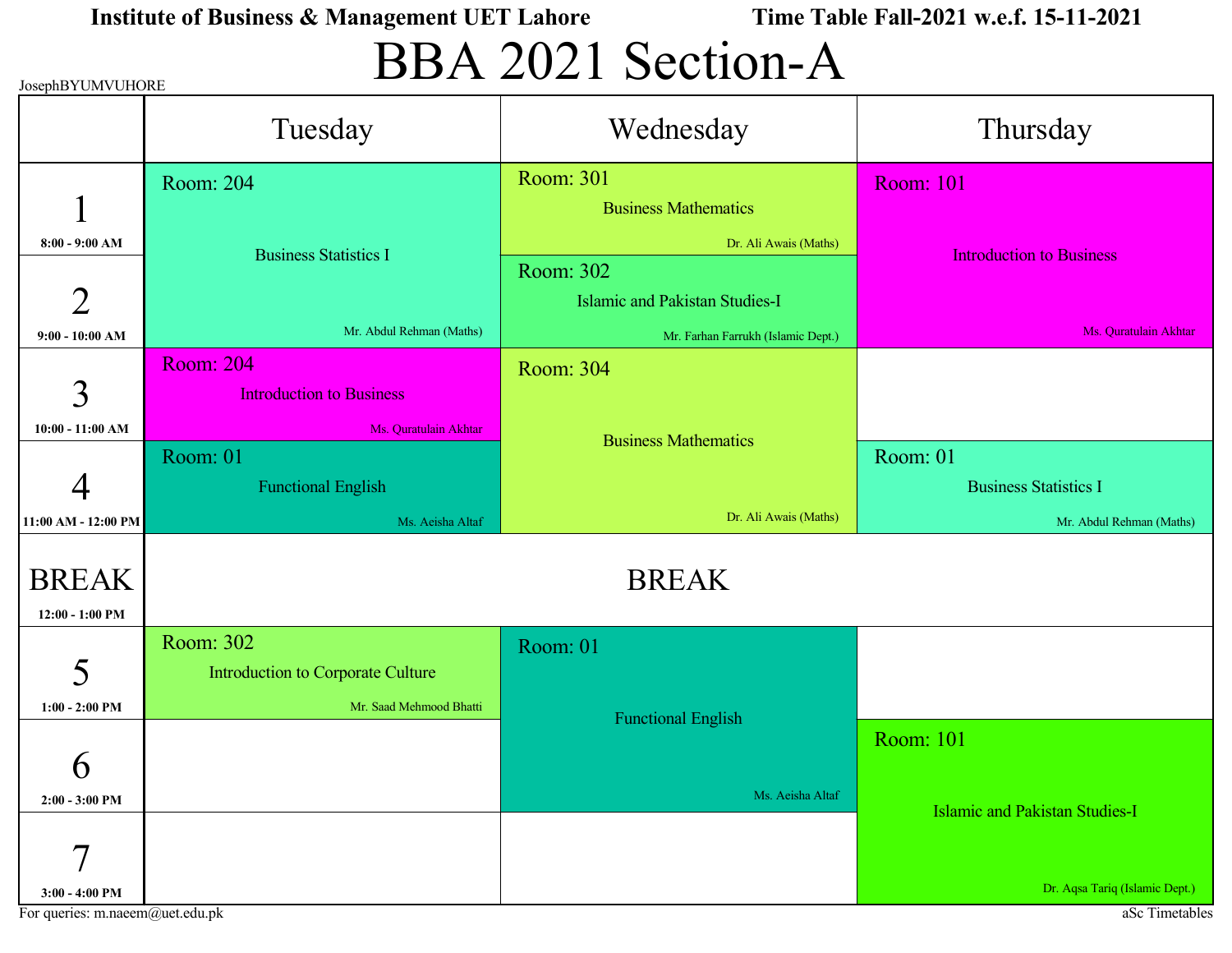## BBA 2021 Section-B

| JosephBYUMVUHORE |  |
|------------------|--|

| JOSEPIID I UNIVUTURE | Monday                            | Tuesday                               | Wednesday                             |  |
|----------------------|-----------------------------------|---------------------------------------|---------------------------------------|--|
|                      |                                   |                                       | Room: 101                             |  |
| $8:00 - 9:00 AM$     |                                   |                                       | <b>Business Statistics I</b>          |  |
| $\overline{2}$       | Room: 01                          | <b>Computer LAB</b>                   |                                       |  |
| $9:00 - 10:00$ AM    | <b>Introduction to Business</b>   | <b>Islamic and Pakistan Studies-I</b> | Mr. Abdul Rehman (Maths)              |  |
|                      |                                   |                                       | Room: 101                             |  |
| 3                    |                                   |                                       | <b>Islamic and Pakistan Studies-I</b> |  |
| $10:00 - 11:00$ AM   | Ms. Quratulain Akhtar             | Mr. Muhammad Abubakar                 | Mr. Farhan Farrukh (Islamic Dept.)    |  |
|                      | Room: 01                          | <b>Room: 302</b>                      |                                       |  |
|                      | <b>Business Mathematics</b>       | <b>Introduction to Business</b>       |                                       |  |
| 11:00 AM - 12:00 PM  | Dr. Ali Awais (Maths)             | Ms. Quratulain Akhtar                 |                                       |  |
| <b>BREAK</b>         | <b>BREAK</b>                      |                                       |                                       |  |
|                      |                                   |                                       |                                       |  |
| 12:00 - 1:00 PM      |                                   |                                       |                                       |  |
|                      | Room: 201                         | Room: 101                             | Room: 102                             |  |
| 5                    | Introduction to Corporate Culture | <b>Business Statistics I</b>          |                                       |  |
| $1:00 - 2:00$ PM     | Mr. Saad Mehmood Bhatti           | Mr. Abdul Rehman (Maths)              |                                       |  |
|                      |                                   | Room: 102                             | <b>Business Mathematics</b>           |  |
| Ò                    |                                   |                                       |                                       |  |
| $2:00 - 3:00$ PM     |                                   |                                       | Dr. Ali Awais (Maths)                 |  |
|                      |                                   | <b>Functional English</b>             | Room: 102                             |  |
| $\mathcal{I}$        |                                   |                                       | <b>Functional English</b>             |  |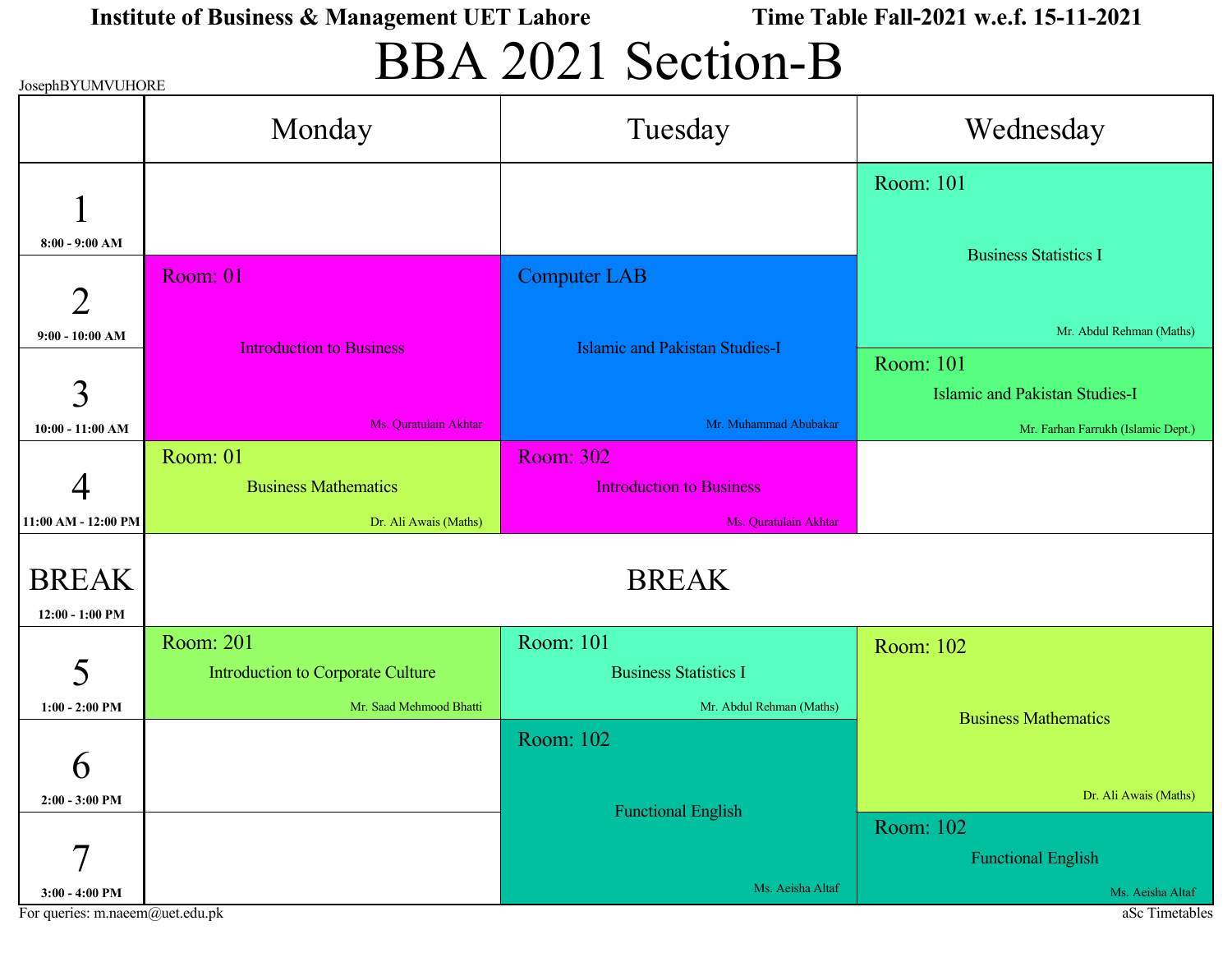# BBA 2021 Section-C

| JosephBYUMVUHORE    |                                       |                                       |                                   |
|---------------------|---------------------------------------|---------------------------------------|-----------------------------------|
|                     | Monday                                | Wednesday                             | Thursday                          |
|                     | Room: 103                             | Room: 102                             |                                   |
| $8:00 - 9:00$ AM    | <b>Islamic and Pakistan Studies-I</b> | <b>Functional English</b>             |                                   |
|                     |                                       |                                       | Room: 102                         |
| $\overline{2}$      |                                       |                                       | <b>Business Mathematics</b>       |
| $9:00 - 10:00$ AM   | Mr. Muhammad Abubakar                 | Ms. Hina Samar (Humanities)           | Dr. Ali Awais (Maths)             |
|                     | Room: 203                             |                                       | <b>Room: 101</b>                  |
| 3                   | <b>Functional English</b>             |                                       |                                   |
| $10:00 - 11:00$ AM  | Ms. Hina Samar (Humanities)           |                                       |                                   |
|                     | <b>Room: 203</b>                      | Room: 101                             | <b>Business Mathematics</b>       |
|                     | <b>Introduction to Business</b>       | <b>Islamic and Pakistan Studies-I</b> |                                   |
| 11:00 AM - 12:00 PM | Ms. Quratulain Akhtar                 | Mr. Farhan Farrukh (Islamic Dept.)    | Dr. Ali Awais (Maths)             |
|                     |                                       |                                       |                                   |
| <b>BREAK</b>        |                                       | <b>BREAK</b>                          |                                   |
| 12:00 - 1:00 PM     |                                       |                                       |                                   |
|                     | Room: 302                             | Room: 202                             | Room: 101                         |
| 5                   | <b>Business Statistics I</b>          |                                       | Introduction to Corporate Culture |
| $1:00 - 2:00$ PM    | Mr. Abdul Rehman (Maths)              | <b>Business Statistics I</b>          | Mr. Saad Mehmood Bhatti           |
|                     |                                       |                                       | <b>Room: 103</b>                  |
| 6                   |                                       |                                       |                                   |
| $2:00 - 3:00$ PM    |                                       | Mr. Abdul Rehman (Maths)              |                                   |
|                     |                                       |                                       | <b>Introduction to Business</b>   |
| 7                   |                                       |                                       |                                   |
|                     |                                       |                                       |                                   |

For queries: m.naeem@uet.edu.pk aSc Timetables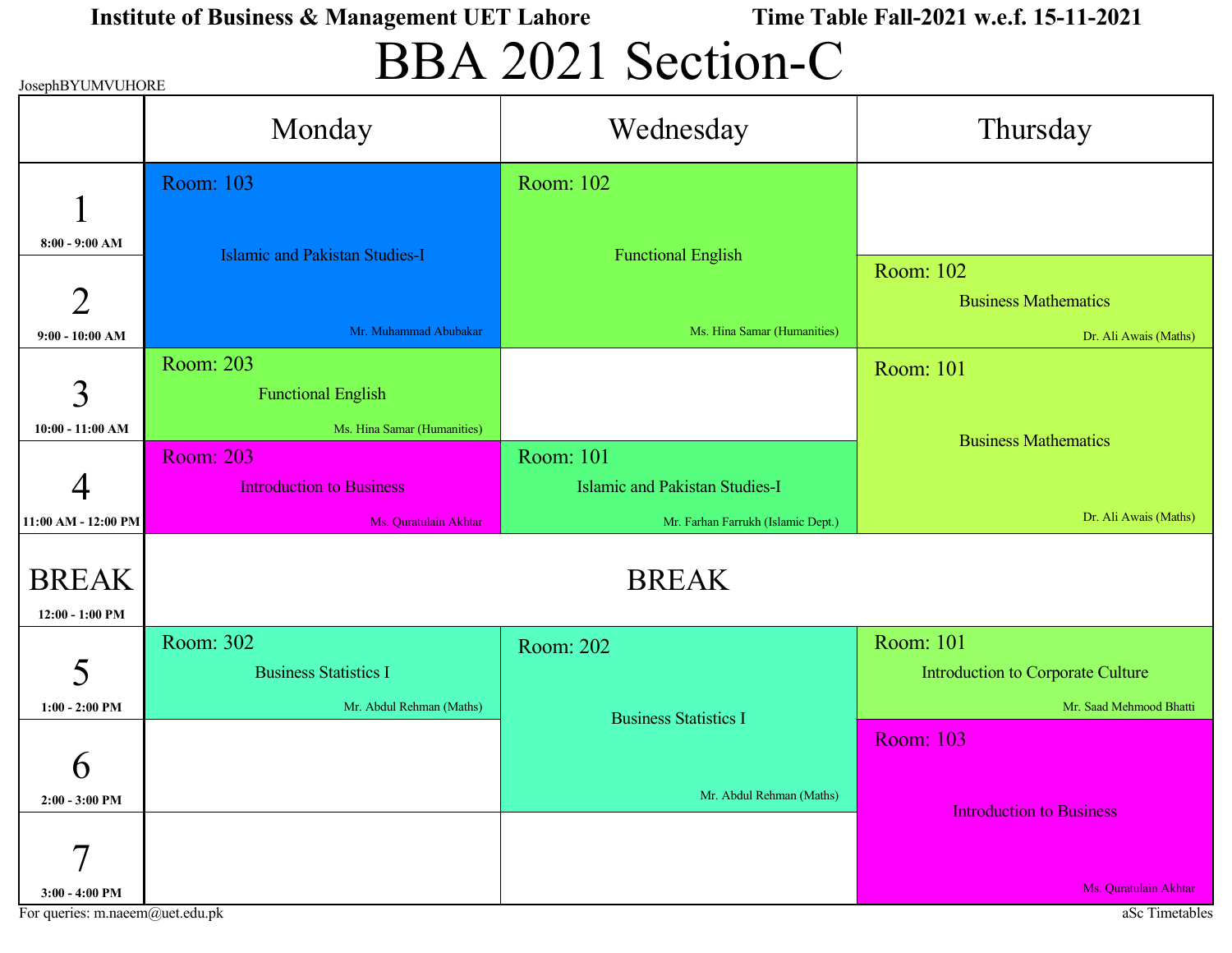## BBIT 2021 Section-A

| <b>JosephBYUMVUHORE</b>             |                                 |                                       |                                        |                               |
|-------------------------------------|---------------------------------|---------------------------------------|----------------------------------------|-------------------------------|
|                                     | Monday                          | Tuesday                               | Thursday                               | Friday                        |
|                                     | <b>Room: 204</b>                |                                       | Room: 302                              | Room: 202                     |
| $8:00 - 9:00$ AM                    | <b>Functional English</b>       |                                       | <b>Islamic and Pakistan Studies-I</b>  | <b>Business Mathematics</b>   |
| $\overline{2}$<br>$9:00 - 10:00$ AM | Ms. Yumna Sheikh (Humanities)   |                                       | Hafiz Mubashir Rasheed (Islamic Dept.) | Dr. Ali Awais (Maths)         |
|                                     |                                 |                                       |                                        |                               |
|                                     | Room: 102                       | Room: 302                             | Room: 103                              | <b>Computer LAB</b>           |
| 3                                   | Sociology                       | <b>Islamic and Pakistan Studies-I</b> |                                        | Introduction to IT            |
| $10:00 - 11:00$ AM                  | Ms. Sadaf Razzaq                | Mr. Farhan Farrukh (Islamic Dept.)    |                                        | Mr. Muhammad Irzam (CS)       |
|                                     | <b>Room: 104</b>                | Room: 102                             | Sociology                              | <b>Room: 104</b>              |
|                                     | <b>Introduction to Business</b> | <b>Business Mathematics</b>           |                                        | <b>Functional English</b>     |
| 11:00 AM - 12:00 PM                 | Mr. M. Zia ul Haq               | Dr. Ali Awais (Maths)                 | Ms. Sadaf Razzaq                       | Ms. Yumna Sheikh (Humanities) |
|                                     |                                 |                                       |                                        |                               |
| <b>BREAK</b>                        | <b>BREAK</b>                    |                                       |                                        |                               |
| 12:00 - 1:00 PM                     |                                 |                                       |                                        |                               |
|                                     |                                 |                                       |                                        |                               |
| 5                                   | Room: 104                       | <b>Room: 103</b>                      |                                        |                               |
| $1:00 - 2:00$ PM                    | Introduction to IT              | <b>Introduction to Business</b>       |                                        |                               |
| $\boldsymbol{\mathsf{O}}$           |                                 |                                       |                                        |                               |
| $2:00 - 3:00$ PM                    | Mr. Muhammad Irzam (CS)         | Mr. M. Zia ul Haq                     |                                        |                               |
| $\tau$<br>$3:00 - 4:00$ PM          |                                 |                                       |                                        |                               |

JosephBYUMVUHORE